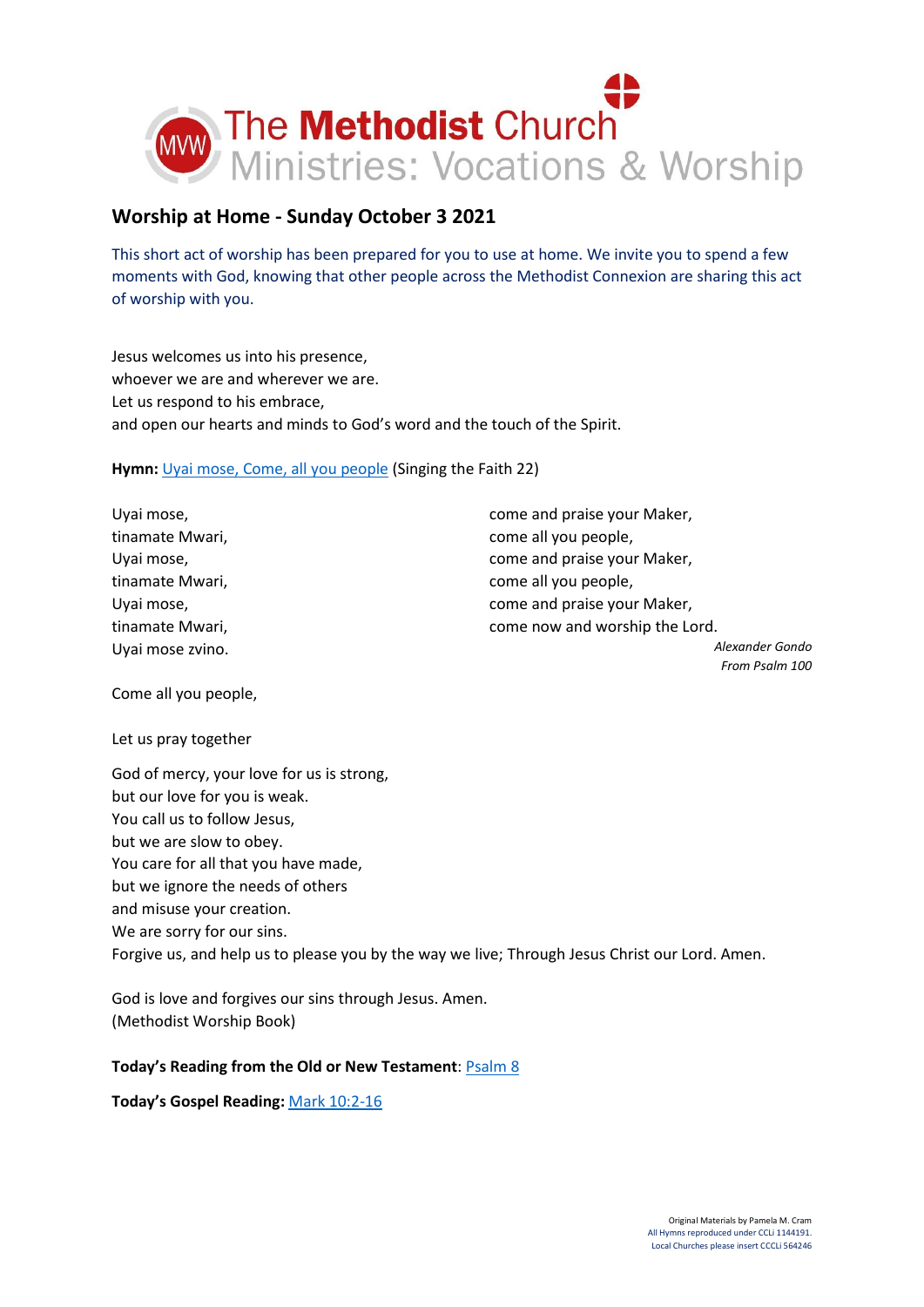### **Time to Reflect**

The Gospel reading has much to say about relationships, and our reactions to aspects of it may vary.

I've only recently discovered the concept of 'kin-dom' instead of 'Kingdom', although I believe it's been around for a while, and is in the title of at least one book.

(The old model of civilization kingdoms were an area of land inhabited by people who were ruled by a king. Kingdoms had a top-down organizing principle. Kin-doms are self-organizing systems that are fostered in kin-ship – the recognition that we are all kin, working together cooperatively and collaboratively).

How do you react to the concept of 'kin-dom' as a counterbalance to 'Kingdom'?

In the Gospel, as the narrative proceeds, tension mounts. Jesus in many ways fits the pattern of a Rabbi but doesn't fit expectations. Even those who followed him closely struggle. He mixes with all the wrong people. He talks about the last being first and the first last – and even welcomes children!

What is it about children that Jesus is holding up as an example to emulate?

I think it may be to do with expectations. Children are much more accepting of people and situations, not held back by the accumulated assumptions, prejudices, status and power of adults. So, they come open and in humility.

The psalm says that God made us 'rulers' over creation, only a little lower than God himself (v. 5). However, it is also 'through the praise of children and infants' that God silences the foe and avenger (v.2). It might look as though the psalmist is talking about 'Kingdom', but maybe it's more about 'kindom'.

In our kinship relationships it's all too easy for us to slip into a 'Kingdom' approach to one another, full of set expectations, demands even, instead of rejoicing in one another for who we are, loved children of God.

Take a time to sit quietly

# **A time of prayer**

Father, we thank you that you welcome us as we are, inviting not harassing; nurturing not oppressing; ever giving, never grasping.

We pray for those who feel oppressed, by political leaders, within groups they belong to, or by individuals, that they be released and find peace.

We pray for children who have been badly affected by the pandemic, that they will find mentors and role models to encourage and guide them.

We pray for all those we regard as our 'kin', that they, and we, will welcome you and one another in love and grace. Amen.

**The Lord's Prayer** *Our Father ……*